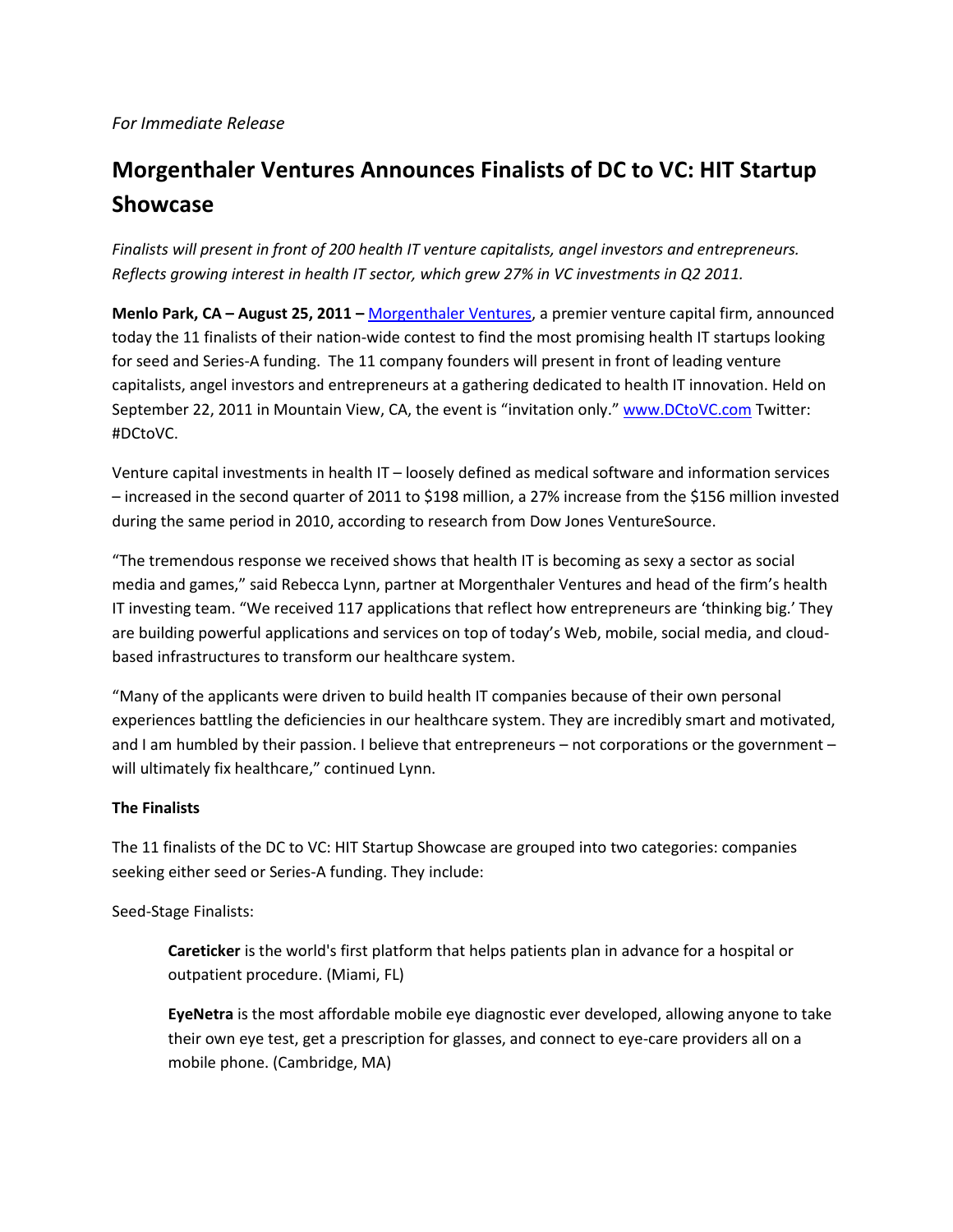**Skimble** powers the mobile wellness movement with a cross-platform ecosystem of fun and dynamic coaching applications. Its latest title, Workout Trainer, ranks Top 10 in the free Healthcare & Fitness category on iPhone/iPad. (San Francisco, CA)

**SurgiChart** is a mobile, cloud-based, social-clinical network for surgeons to exchange relevant perioperative, case-centric information. (Nashville, TN)

**Telethrive** provides patients an instant connection to doctors for a medical consultation using any telephone or computer with complete audio and video conferencing. (Los Angeles, CA)

**Viewics** provides hospitals with cloud-based analytics and business intelligence solutions which enable them to drive enhanced operational, financial and clinical outcomes. (San Francisco, CA)

Series-A Finalists:

**AbilTo** develops and delivers online mental health programs to managed care members and enterprise workforces that help reduce payor costs while improving overall health outcomes. (NY, NY)

**Axial Exchange** moves healthcare organizations towards pay-for-performance, enabling providers to coordinate care and measure clinical quality across disparate settings. (Raleigh, NC)

**Empower Interactive**'s online services deliver proven psychotherapy methodologies via an e-learning platform to greatly improve the economics and accessibility of mental and behavioral health solutions. (San Francisco, CA)

**Jiff** is the first HIPPA-compliant iPad platform for patient education in the medical industry – used by doctors, nurses, patients and more. (San Francisco, CA)

**YourNurseIsOn.com** employs bi-directional text, phone and email communications to help hospitals and agencies put "the right healthcare providers, in the right places, right now." (New Haven, CT)

CareyinSync, a real-time care collaboration platform for smart-mobile devices such as iPhones or iPads to radically transform patient care, was an honorable mention (referred by BluePrint Health IT).

#### **About the Competition**

Organized by Morgenthaler Ventures with co-organizers Silicon Valley Bank, Health 2.0 and Practice Fusion, the contest was opened to US entrepreneurs looking to raise seed or Series-A capital for their health IT startups. Applications were judged by Rebecca Lynn, partner at Morgenthaler; Shai Goldman and JC Simbana directors at Silicon Valley Bank; Matthew Holt, founder of Health 2.0; and Steven Krein, founder of StartUp Health and CEO of Organized Wisdom. The judging criteria can be found here.

The finalists will present in front of the following judges at the event on September 22: